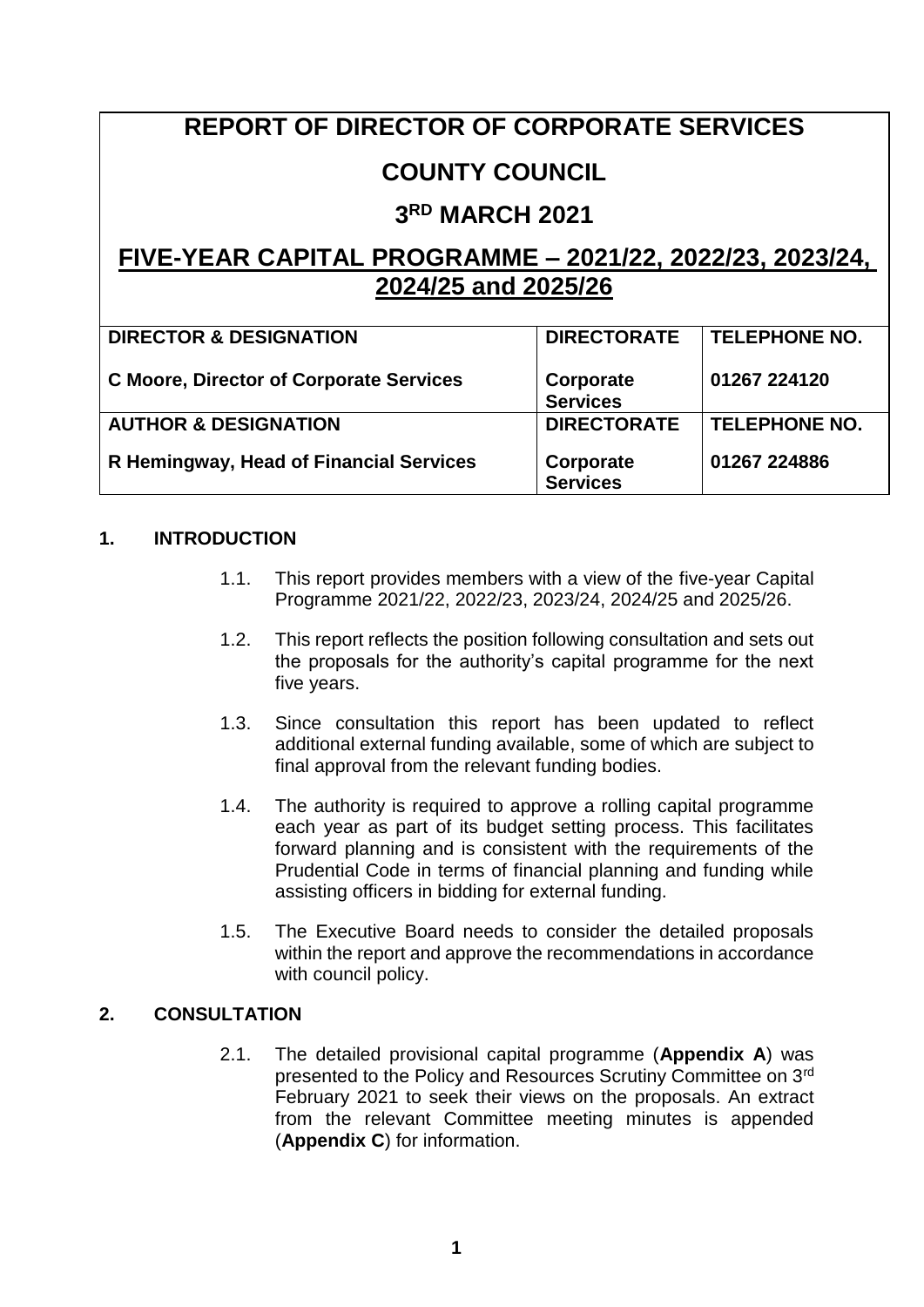# **3. BACKGROUND**

- 3.1. Last year the authority agreed a fully funded five-year capital programme 2020/21 to 2024/25 which was approved at County Council on 3 rd March 2020.
- 3.2. 2020 was an unprecedented year. The response to the Covid-19 pandemic has given rise to the need to reprioritise our capital strategy and capital programme to reflect the desire to boost local businesses and local economies. Given the significant pressures on budgets it has been necessary to make capacity in the current five-year capital programme to enable any new priorities to be accommodated and for new projects to go ahead. The capital programme was revisited by the Strategic Assets Steering Group (SASG) and the Corporate Management Team. Departments also submitted proposals for new urgent projects for the programme. Projects have been assessed and prioritised with only the highest priorities being included in the programme (due to available funds). Officers in analysing the capital programme have flagged projects that are not contractually committed and which could be stopped, re-phased or down-sized.
- 3.3. The proposed capital programme is attached in Appendix A and shows the anticipated expenditure and sources of funding over the five year period.
- 3.4. The proposed Capital Programme and Funding is based on Welsh Government's (WG) Provisional Settlement. The Final Settlement is particularly late this year, mainly due to the timing of the Comprehensive Spending Review. The Final Settlement is due on 2<sup>nd</sup> March and it should be noted that whilst no changes are expected, should there be any amendments in the funding figures issued by Welsh Government (WG), that Executive Board is asked to delegate to the Director of Corporate Services to adjust the programme accordngly, in liaison with the Chief Executive, Leader and Executive Board member for Resources. Similarly, delegated authority to update the programme is sought should any other award of grant funding be received at the same time, for example, transport grants, again in consultation with the same.

# **4. PRIORITIES**

- 4.1. The current Corporate Strategy sets out the Authority's strategic priorities, aspirations, overarching themes and core values, and the programme has been developed in line with these, whilst also recognising the priorities that have come forward as a consequnence of the pandemic.
- 4.2. The proposed capital programme of £258m over the five years is aimed at delivering a number of key projects that will create jobs and improve the quality of life for the people of Carmarthenshire.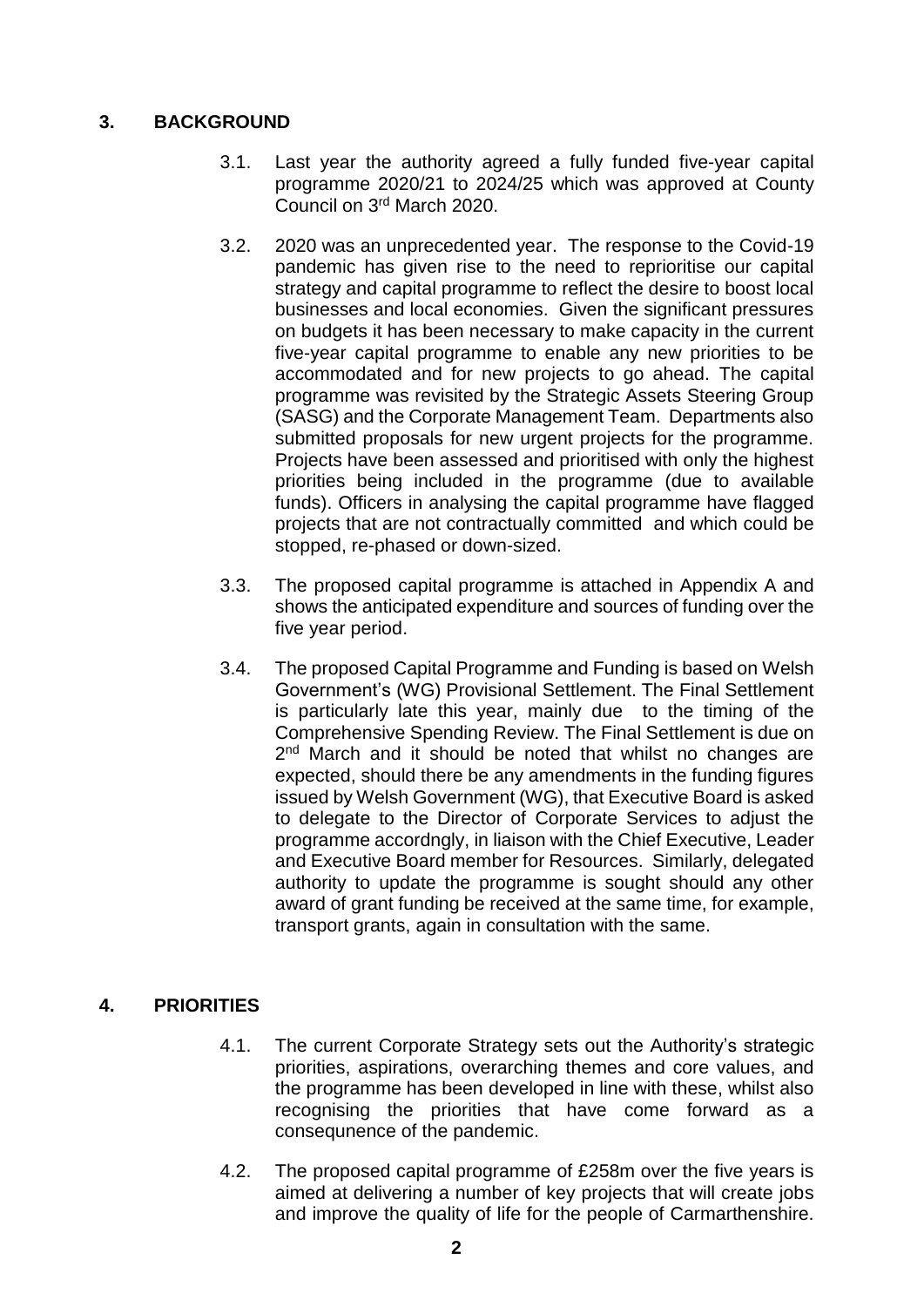As part of the response to the Covid-19 pandemic, officers have developed a programme of business initiatives to help regenerate local towns and boost their economies. These are accommodated in year 1 of the proposed programme.

The key investments within the programme are:

|                                    | fm |
|------------------------------------|----|
| Schools                            | 87 |
| Housing (Non HRA)                  | 11 |
| Leisure & Culture                  | 3  |
| Regeneration                       | 93 |
| <b>Regeneration Covid Response</b> |    |
| <b>ICT</b>                         |    |
| <b>Environment &amp; Property</b>  |    |

#### **5. FUNDING**

The provisional settlement received from the Welsh Government (WG) allocated capital funding of £11.866m for the Authority in 2021/22. This is made up of Unhypothecated Supported Borrowing of £5.925m and General Capital Grant of £5.941m. In 2020/21 the General Capital Grant included an additional award of £1.3m which was not guaranteed to contine. The additional amount has now been consolidated into the annual award. The main capital allocation for the County has increased by £32k on 2020/21.

Recognising the experience of recent years WG capital funding, as well as indications from Westminster of increases in capital investment (which would likely lead to WG Barnett consequentials), our assumption on general capital funding has been maintained for future years.

- 5.1. The level of capital receipts funding included within the programme has been revised in line with latest estimates. General capital receipts of £5.2m will be applied over the five year period. It should be noted that there may be a need to amend future capital programmes if there is a shortfall in expected receipts.
- 5.2. The use of earmarked reserves was approved as part of previous year's reports and were included as funding for the current capital programme. In total some £47m of reserve funding is included over the five years of the programme. £1m of this reserve funding is from the Resetting Services (Post Covid 19) Reserve.
- 5.3. Within the Modernising Education Programme (MEP) additional resources have been approved in recent years for the Band A 21st Century Schools projects. (This was in response to a request by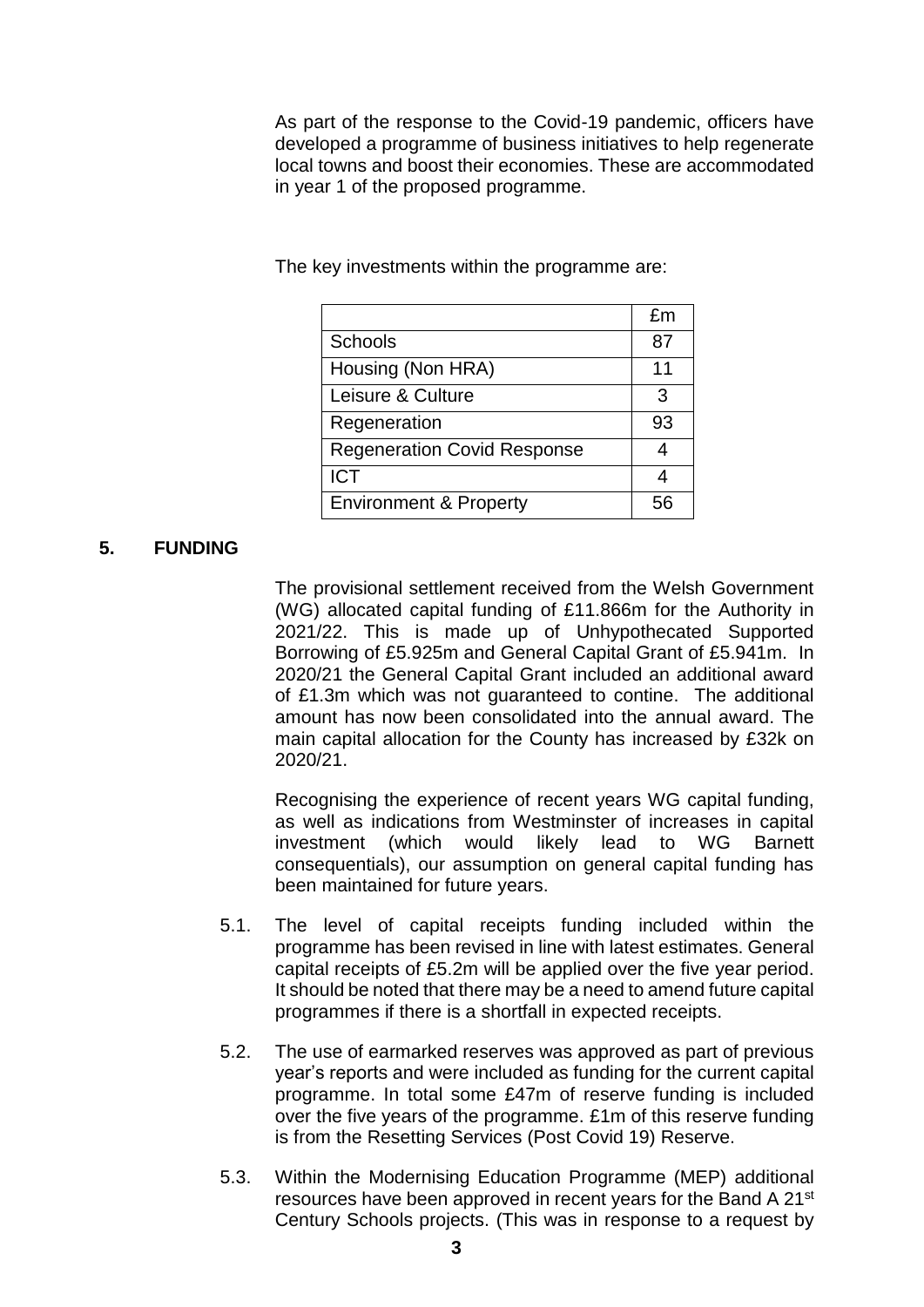the WG to bring forward their Band A projects for completion by 2018/19.) This investment includes supported borrowing, earmarked reserves and capital receipts and is part of the County Council's 50% contribution towards the Band A projects with the balance in funding coming from the WG.

The Band B programme runs from 2019 to 2026, with an estimated programme value of £129.5m for Carmarthenshire. This will require LA contribution in the region of £36.5m capital funding of which, £23m has been allocated in the programme to 2025. WG introduced a contribution level of 65% towards Band B projects, with the County Council's contribution now being 35%. Special Schools have a 75% WG contribution rate. The £129.5m allocation includes £25m for the Mutual Investment Model (MIM) projects for which the LA is required to contribute 19% from revenue funding. The Mutual Investment Model is an alternative funding model developed by Welsh Government, which takes account of the whole life costs of the education building and is funding through a revenue contribution of 19% and WG grant funding of 81%. The Authority will need to monitor closely the development of this programme in order to ensure that funding is available to cover the projects as they are committed.

- 5.4. Funding from external parties in the form of grants for the whole of the capital programme is currently expected to be in the region of £73m. There is also £46m of funding for the City Deal Projects
- 5.5. As part of the provisional annual settlement from Welsh Government, funding was made available on an all Wales basis for the following areas:
	- Public highway refurbishment grant £20m. We have assumed an award of £1.498m based on last year's allocation.
	- Local Transport Fund and Resilient Roads Funds Carmarthenshire will bid for funding from these grants and any successful awards will be added to the capital programme in due course.
	- Ultra-low Emissions Vehicles Transformation £28m. Carmarthenshire will be bidding for projects under this funding.
- 5.6. As per the Medium Term Financial Plan it is proposed that £1m in the form of direct revenue funding will be put towards the Covid-19 response package, which is deemed essential to assist with economic regeneration.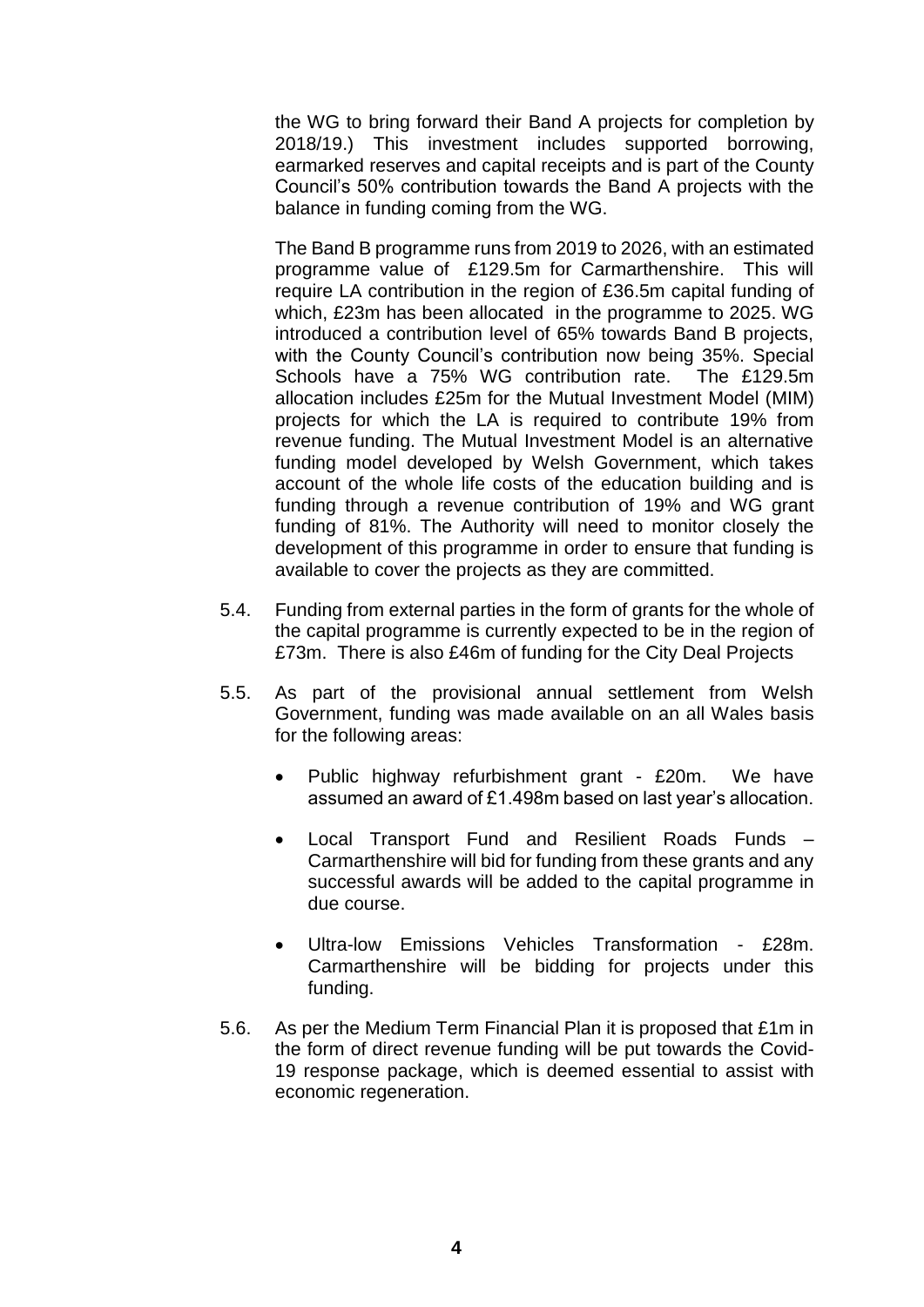#### **6. CAPITAL PROGRAMME 2021/22 TO 2025/26**

6.1. When the capital programme was approved at County Council on 3<sup>rd</sup> March 2020 it was fully funded. The new capital programme again remains fully funded, however, it should be noted that cummulatively years 4 and year 5 have additional funding capacity of £4m to be allocated. This will be reviewed and prioritised as future programmes are developed.

#### **Community Services**

- 6.2. Within Community Services the capital programme material investments have been made in leisure in recent years. This year there is an ongoing commitment to cultural services.
- 6.3. The most significant of these is a £1.9m investment into Oriel Mryddin. This will deliver a gallery of national importance, aligned with the Arts Council of Wales dispersed model of galleries across Wales. It is envisaged that the completed gallery could display national collections. This will broaden access to the arts and contribute to Carmarthenshire as a tourist destination.
- 6.4. In 2025/26 within Private Sector Housing, further funding is provided for Disabled Facility Grants £2m.

#### **Environment**

- 6.5. For 2025/26 further allocations to existing rolling programmes of work are included such as Highway Improvements £600k, Bridge Maintenance £400k and Road Safety Improvement £250k.
- 6.6. Council funding on Highway Maintenance will continue to be bolstered in 2021/22 through a Road Refurbishment Grant provided by WG of £1.498m.
- 6.7. £1m is allocated for urgent works to the Trebeddrod reservior in Llanelli in recognition of our responsibilities under the Reservior's Act 1975.
- 6.8. £300k is made available to realign the coastal path at Morfa Bacas because of erosion. This ensures that the path will continue to be available for residents to enjoy.
- 6.9. £800k is commited to the upgrade of public highway lighting columns. £400k in 2024/25 and £400k in 2025/26, this will be the start of a longer term rolling programme.
- 6.10. £300k is made available for the upgrade of farm slurry infrastructure on Council owned sites in year 4, following new Welsh Government regulations.
- 6.11. Significant investment, over £2m, has already been made in the Towy Valley Path with the council's resources being match funded by approximately £1.6m from the Welsh Government. Whilst the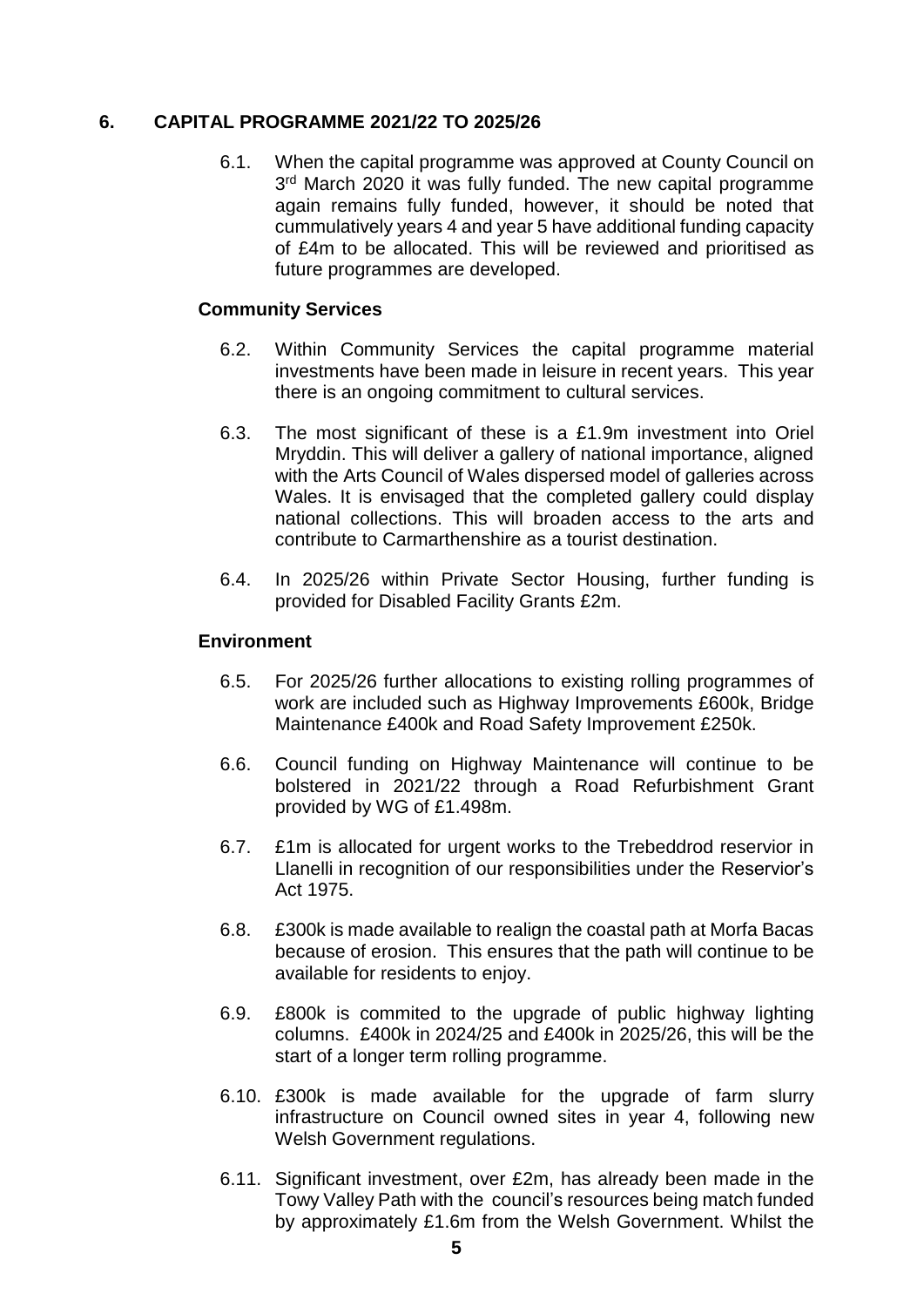Authority remain firmly committed to this project, external funding, which is required for this project, has been difficult to secure, as such it is suggested that the council reduce its own funding commitment until such time as further Welsh Government support becomes available.

- 6.12. Significant investment has also been made in road safety. Funding at £250k per year will continue in this area, although this is some £225k lower over the five years than in previous programmes. This funding will be diverted to support the economic stimulus package.
- 6.13. Recognising the backlog of works across the council's operational estate, it has been possible to make the following additional allocations:
	- £2.5m was provided across the five years of the previous programme to complete essential works to County Hall, including upgrades to alarm systems and other mechanical and electrical works, a further £500k is awarded and the works accelerated to years 1 and 2 of the programme.
	- An additional £700k is provided for health and safety works to Ty Elwyn bringing the total investment to £1.2m.
	- The provision for capital maintenance across our wider estate has been revisited. It is proposed to continue investment in Capitalised Maintenance at £15.4m across the programme instead of the £16.5m in the previous programme. The funding being repurposed to provide investment in a regeneration package to help the local economy in response to the Covid-19 pandemic.
- 6.14. A five-year Fleet Replacement Programme for £11.5m is included to ensure that vehicles and plant machinery assets are replaced when they reach the end of their viable economic life. The funding for this capital spend will be provided directly from revenue budgets of the service users via prudential borrowing.

#### **Education and Children**

- 6.15. In the Education and Children Services capital programme, the MEP includes the continuation of the 21<sup>st</sup> Century Schools improvement programme. Schemes are funded jointly by Welsh Government grant and the Authority. Owing to known and likely external factors some schemes have been interchanged between Bands A and B of the programme to ensure external funding is fully utilised.
- 6.16. The MEP progamme continues to include schemes to a total value of £25m which will be supported through the MIM funding approach.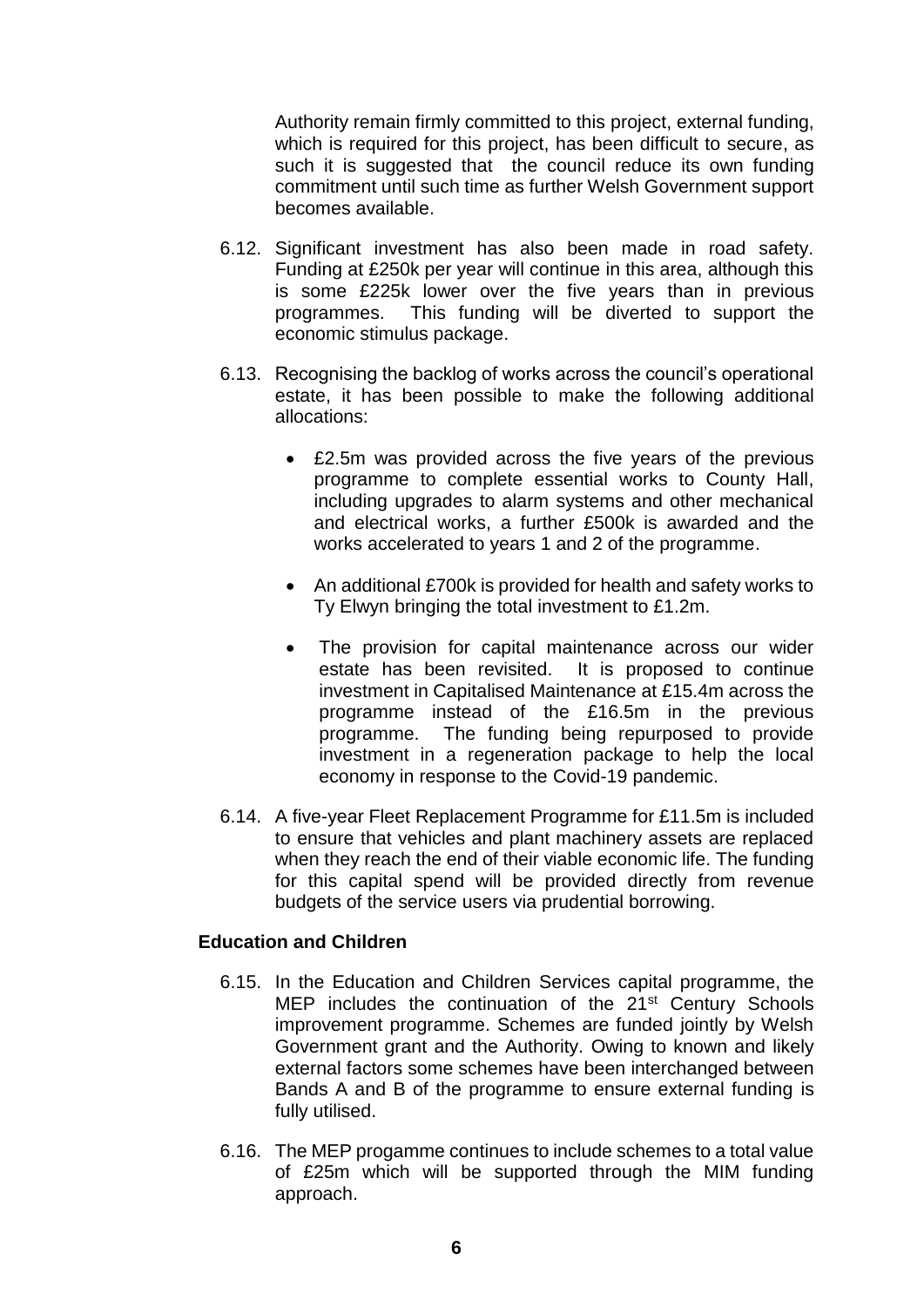#### **Chief Executive**

6.17. ICT services are crutial to our future ways of working, therefore, the £3.7m allocated across the programme is maintained . This includes annual funding of £200k to support digital transformational projects across council services, aligned with the council's TIC work programme. The County Council will also see the benefit of the Swansea Bay City region Digital Project across the County.

#### **Regeneration**

- 6.18. The Transformation Strategy Project Fund has been allocated a further £1.5m of County Council funding for 2025/26, with the expectation that this will lever in a further £3m in external monies.
- 6.19. In recognition of the Climate Emergency declared in 2019/20 £500k was allocated to decarbonisation projects in the previous programme. This funding will now be utilised to provide a fund for third party grants to businesses, throughout the county, to support renewable energy initiatives to reduce their carbon footprints. It is hoped that this will act as a catalyst for further private sector investment in this area.
- 6.20. Included within Regeneration (City Deal) is the budget for the Llanelli Area Review. Including funding allocated in previous years, the total budget for this scheme stands at £7.0m and will form part of the council's contribution to the Pentre Awel Wellness Project.
- 6.21. An economic stimulus package of £3.7m to support local business in response to the Covid-19 pandemic has also been identifed as a priority as the County moves forward and recovers from the Pandemic, this has been included in the provisional programme and is designed to support the local economies throughtout the county, it includes:
	- £1.2m Targeting Regeneration investment.
	- £1m Commercial Property Development Fund.
	- £1m Ten Towns Growth Plan Supporting businesses in the counties satellite towns.
	- £500k towards the Rural Enterprise fund.

This has been accommodated by reprioritising other projects within the capital programme, as mentioned above, and repurposing the funding and from the additional funding from the Welsh Government. A comprehensive breakdown of the economic stimulus package is detailed in Appendix B.

Also included within the Regeneration (City Deal) is the budget for Llanelli Leisure Centre. This budget includes funding from a trust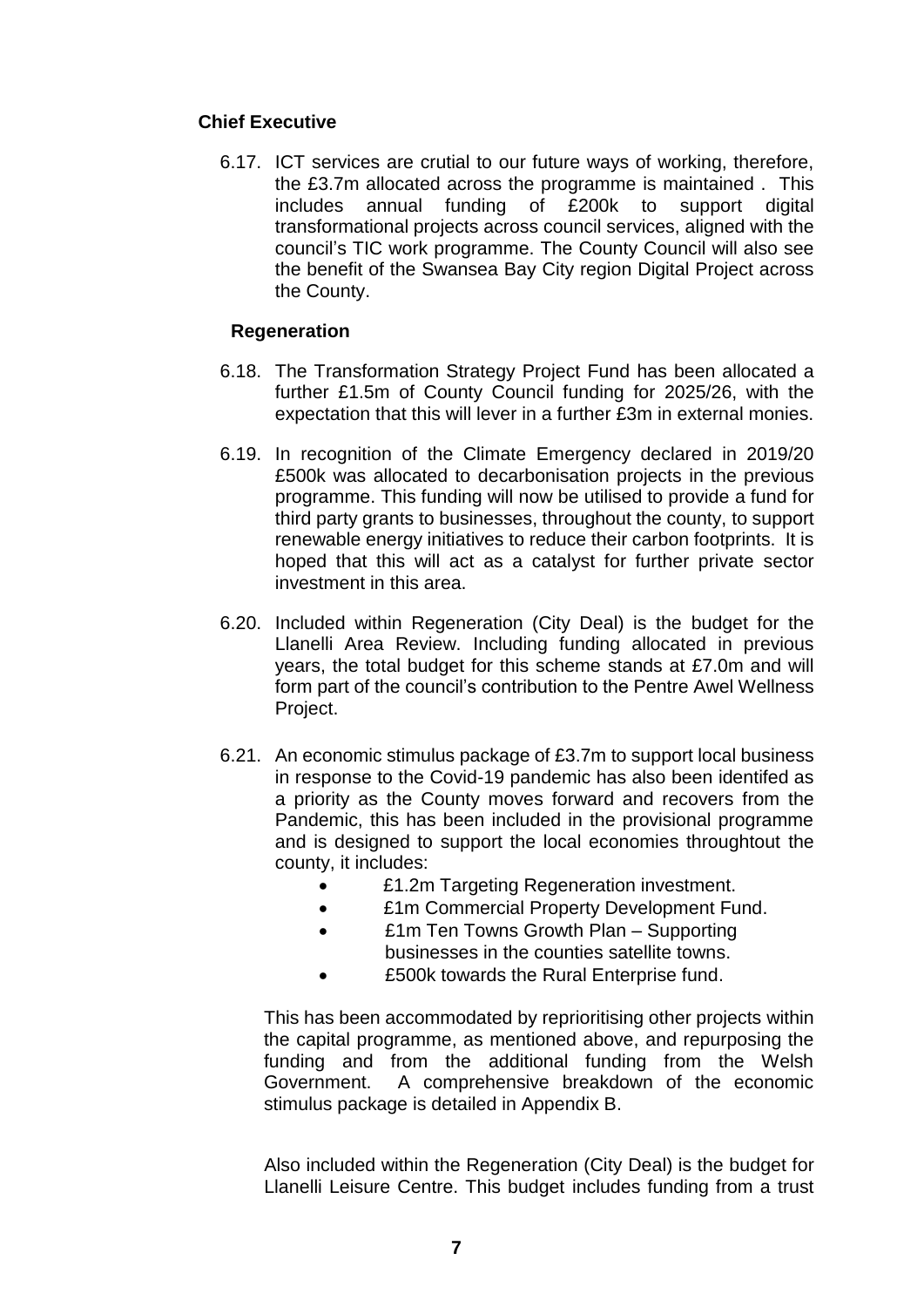(£1m), towards a Hydrotherapy Pool and links in the with Joint Venture support from the Llanelli Coast JV project.

The Capital Programme includes the proposed expenditure on the two capital City Deal Projects. This expenditure, whilst being incurrred by the Authority will be repaid to the Authority over a 15 year period by both Welsh and UK governments. The structure of the City Deal projects is that WG expects the Authority to deliver the projects and raise the funding through borrowing which will then be repaid by grant over the next 15 years. The projects or the Authority will need to accommodate the interest payments on this borrowing. The two capital projects the Authority will deliver are Pentre Awel and Yr Egin.

Development of Pentre Awel will require upfront investment for site infrastructure costs, to be financed from borrowing. Funding will be subject to income flows from different elements of the project, with borrowing not to take place until these are secured. This mechanism will be part of the wider business case, which will be subject to member approval at the appropriate time.

The County Council will also have an input into the Regional Projects of the Swansea Bay City Region.

#### **Reserve Projects**

- 6.22. There remains a large number of schemes on the reserve list, which were presented as part of the previous budget setting process, which it has again not been possible to provide funding for at this time. Projects on this list include:
	- Additional investment into highways maintenance & infrastructure.
	- Investment in waste treatment infrastructure changes to facilitate future service changes
	- Additional funding required to complete the Tywi Valley Path
	- Additional Disabled Facilities Grants annual allocations
	- Wider investment into Leisure and culture facilities.
	- Covering the current shortfall on overall council funding required to complete the 21<sup>st</sup> Century Schools Band B programme.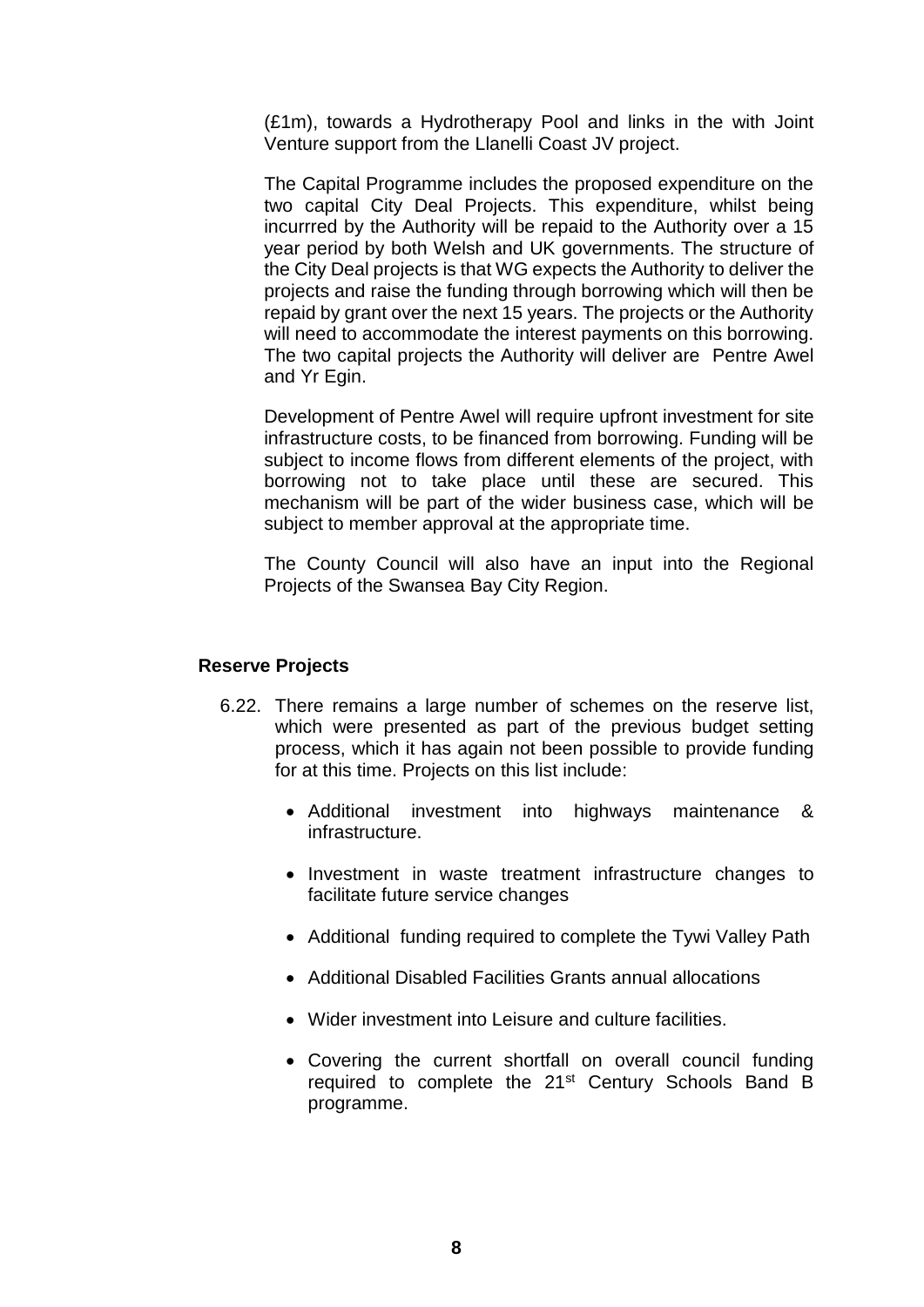Unless and until further funding sources are identified, it is only possible to consider such additions to the capital programme if current schemes are removed or reduced.

# **7. WELLBEING OF FUTURE GENERATIONS (WALES) ACT 2015**

7.1. In considering the capital programme, members need to take into consideration the requirements of the Wellbeing of Future Generations (Wales) Act 2015. The Act requires the public bodies to carry out development sustainably, improving the economic, social, environmental and cultural well-being of Wales.

> '… the public body must act in a manner which seeks to ensure that the needs of the present are met without compromising the ability of future generations to meet their own needs'

- 7.2. In doing so, we must demonstrate the following five ways of working:
	- i. Looking at the long-term so that we do not compromise the ability of future generations to meet their own needs
	- ii. Understanding the root causes of issues to prevent them recurring
	- iii. Taking an integrated approach so that we look at all wellbeing goals and objectives of other services and partners
	- iv. Working with others in a collaborative way to find shared sustainable solutions
	- v. Involving a diversity of population in decisions that affect them
- 7.3. The Act identifies seven well-being goals and provide a shared vision for public bodies to work towards. We must work towards achieving all of them.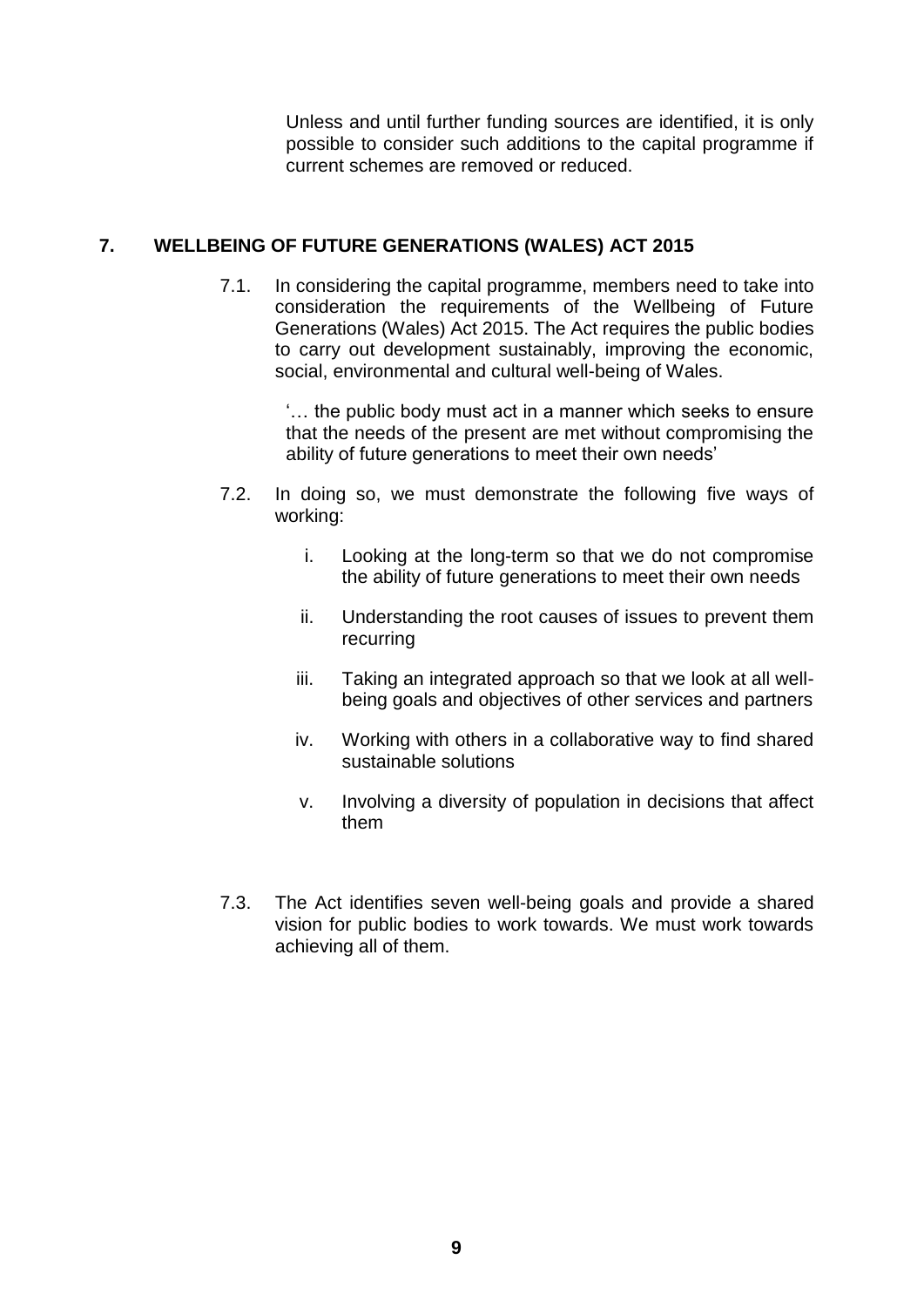- i. A prosperous Wales
- ii. A resilient Wales
- iii. A healthier Wales
- iv. A more equal Wales
- v. A Wales of cohesive communities
- vi. A Wales of vibrant culture and thriving Welsh Language
- vii. A globally responsible Wales
- 7.4. Our well-being objectives are designed to maximise our contribution to achieving the seven well-being goals of the Act.
- 7.5. All projects within the programme have been assesses and scored with the five ways of working, the seven goals and our corporate well-being statement in mind.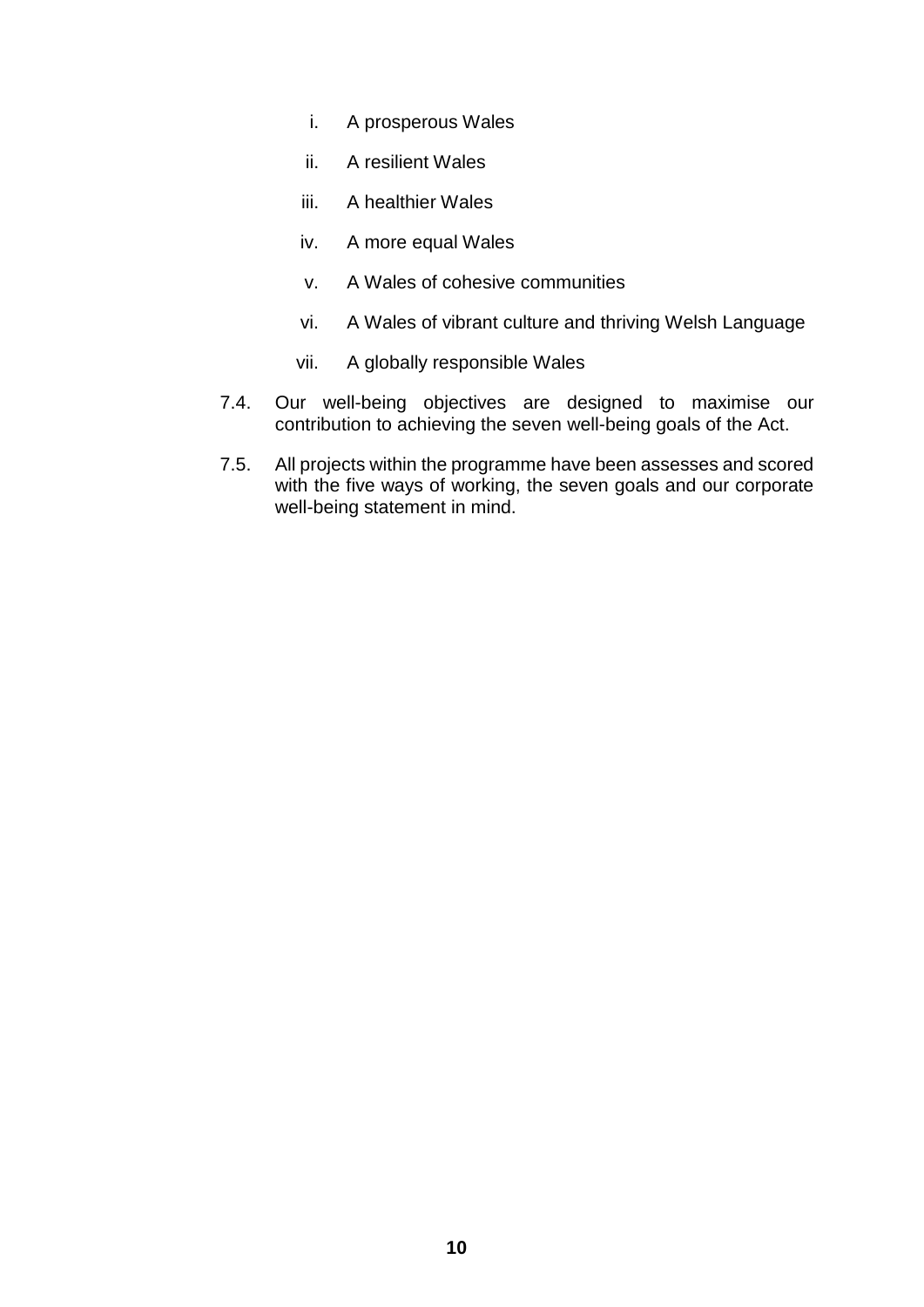## **8. SUMMARY**

| <b>CAPITAL PROGRAMME SUMMARY</b>              |             |             |          |         |          |  |  |
|-----------------------------------------------|-------------|-------------|----------|---------|----------|--|--|
|                                               | 2021/22     | 2022/23     | 2023/24  | 2024/25 | 2025/26  |  |  |
|                                               | £'000       | £'000       | £'000    | £'000   | £'000    |  |  |
| <b>Expenditure</b>                            |             |             |          |         |          |  |  |
| <b>Community Services</b>                     | 6,675       | 2,000       | 2,000    | 2,000   | 2,000    |  |  |
| Environment                                   | 28,593      | 8,181       | 5,376    | 5,776   | 5,776    |  |  |
| <b>Education &amp; Children</b>               | 30,559      | 34,380      | 18,477   | 3,020   | 280      |  |  |
| <b>Chief Executive</b>                        | 2,451       | 465         | 465      | 1,657   | 200      |  |  |
| Regeneration                                  | 65,069      | 18,600      | 4,500    | 4,500   | 4,500    |  |  |
| <b>Total Expenditure</b>                      | 133,347     | 63,626      | 30,818   | 16,953  | 12,756   |  |  |
|                                               |             |             |          |         |          |  |  |
| <b>Grants and Contributions</b>               |             |             |          |         |          |  |  |
| <b>External Funding</b>                       | 69,493      | 40,430      | 17,040   | 5,035   | 3,000    |  |  |
|                                               |             |             |          |         |          |  |  |
| <b>Net Expenditure Funded by CCC</b>          | 63,854      | 23,196      | 13,778   | 11,918  | 9,756    |  |  |
|                                               |             |             |          |         |          |  |  |
| <b>CCC Funding</b>                            |             |             |          |         |          |  |  |
| Non-hypothecated Supported Borrowing          | 5,925       | 5,925       | 5,925    | 5,925   | 5,925    |  |  |
| <b>Unsupported Borrowing</b>                  | 500         | 0           | 0        | 0       | 0        |  |  |
| <b>Prudential Borrowing - Fleet</b>           | 6,534       | 1,980       | 1,000    | 1,000   | 1,000    |  |  |
| <b>General Capital Grant</b>                  | 5,941       | 5,941       | 5,941    | 5,941   | 5,941    |  |  |
| <b>Capital Receipts</b>                       | 1,717       | 0           | 0        | 0       | 0        |  |  |
| <b>Capital Reserves</b>                       | 36,799      | 9,334       | 896      | 0       | 0        |  |  |
| Joint Venture Funding Llanelli Leisure Centre | 3,500       | O           | 0        | 0       | 0        |  |  |
| <b>Direct Revenue Funding</b>                 | 1,616       | 16          | 16       | 16      | 16       |  |  |
| <b>Economic Stimulus Grant</b>                | 1,322       | 0           | 0        | 0       | $\Omega$ |  |  |
| Overall Net Position: Surplus + / Deficit (-) | $\mathbf 0$ | $\mathbf 0$ | $\bf{0}$ | 964     | 3,126    |  |  |

The table below gives a breakdown of the expenditure by departments and the sources of funding.

- 8.1. To summarise the overall position, the capital programme is fully funded for the 5 years from 2021/22 to 2025/26, with a potential funding suplus in Years 4 and 5 of the proposed programme.
- 8.2. The total cost of the programme is £258m of which £135m is funded from external grants and contributions.
- 8.3. The full detail of the proposed five-year capital programme is attached in Appendix A.

## **9. REVENUE IMPLICATIONS**

9.1. Whilst in recent years (up to 2019/20), no revenue implications have been validated within the revenue budget, this approach is now considered not sustainable indefinitely into the future. The